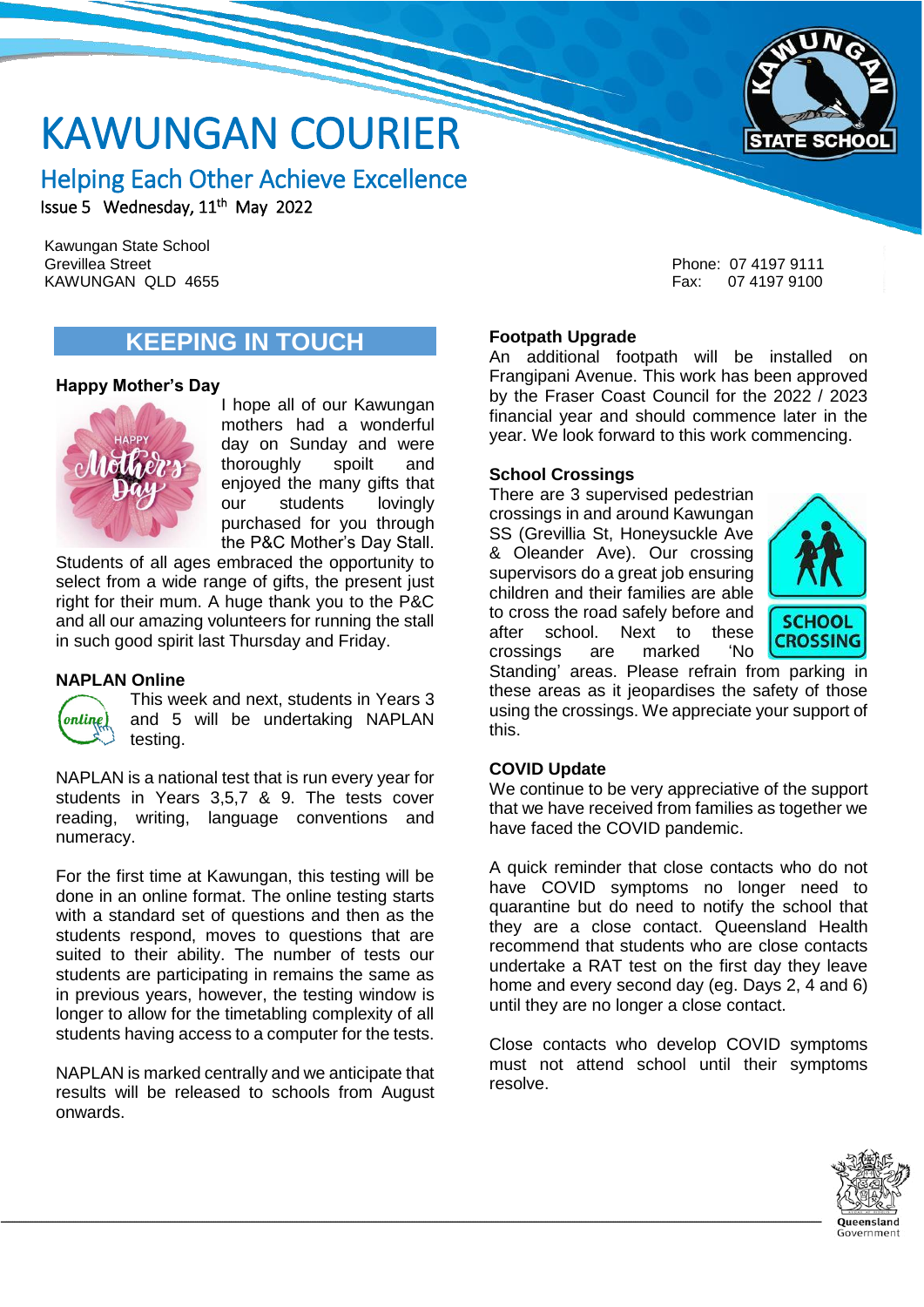#### **Fraser Coast Show Holiday**

A reminder that the Fraser Coast Show is being held next week from  $19<sup>th</sup>$  - 20<sup>th</sup> May. Our show holiday will be next Friday, 20<sup>th</sup> May. For all those who get to the show, I hope you have a great time!

#### *Mark Jones PRINCIPAL*

### **P&C NEWS**

What a busy few weeks we have had. We hope the start of Term 2 has treated you well.

#### **Tuckshop**

Welcome to Tasty Tuesdays! Starting next week, May 17<sup>th</sup>, we will be offering weekly special deals of a Tuesday. These deals are exclusive to the Qkr! app, so check it out each week to see what's available and place your order. First up, next week, are chicken chippees and cheerios.  $\circled{a}$ 

All orders each week must be placed before 9am Tuesday.

Don't forget 'Vaalia' yoghurt pouches are now available at the tuckshop in vanilla or strawberry and are \$2 each. These are available to order through the paper bag system or to purchase over the counter.

Our Prep students have now settled in and can order tuckshop. Letting your Prep student's teacher know they have tuckshop that day will be a huge help.

#### **Uniform Shop**

The Uniform Shop opening hours for 2022 are:

**Wednesday 8:15am-9:15am and Friday 2:15pm-3:15pm**

Sports shirts have arrived and are now available in all sizes.

#### **FUNDRAISING**

**Mother's Day**: We hope all our beautiful school Mums and special people had a wonderful Mother's Day last Sunday. We are still finalising the money side of things from our stall, but we were delighted to see so many eager and thoughtful students come through the stall to purchase a special gift. We hope the gifts were enjoyed as much as the children enjoyed selecting them.

Thank you all for supporting this treasured annual event. Congratulations to Pandora, who was the lucky winner of the Mother's Day raffle.

**Run4Fun**: Our school Run4Fun was another huge success. Not only did we have so many smiling faces giving their running race a red hot go, we collectively raised a whopping \$12,114.14 for our wonderful school! Amazing effort! We thank you all so much for your support and generosity! We couldn't do the wonderful things we do for our school without you!  $\widehat{H}$ 

Student prizes will be delivered to classes early next week, so keep an eye out for those coming home. To our Fundraising MonSTARS. congratulations and you will be receiving a MonSTAR bag tag, well done!

A big congratulations also to Laylah-Louise, our top fundraiser. Her fundraising total was a staggering \$1,300! Laylah has now gone into the draw to win a JB Hi-fi \$10,000 shopping spree from Australian Fundraising. The prize will be drawn at the end of the year - good luck!



We hope the next fortnight is a great one. Please don't forget to please be in contact [\(pandc@kawunganss.eq.edu.au.](mailto:pandc@kawunganss.eq.edu.au)) if there's something we can help you with.

#### **Team P&C**

#### **MUSIC NEWS**

#### **Upcoming Music Dates**

**Thursday 2nd June** Fanfare Competition – String Orchestra & Senior Concert Band **Term 3**

Gympie Eisteddfod – Date to be advised - Senior Choir and Senior Concert Band

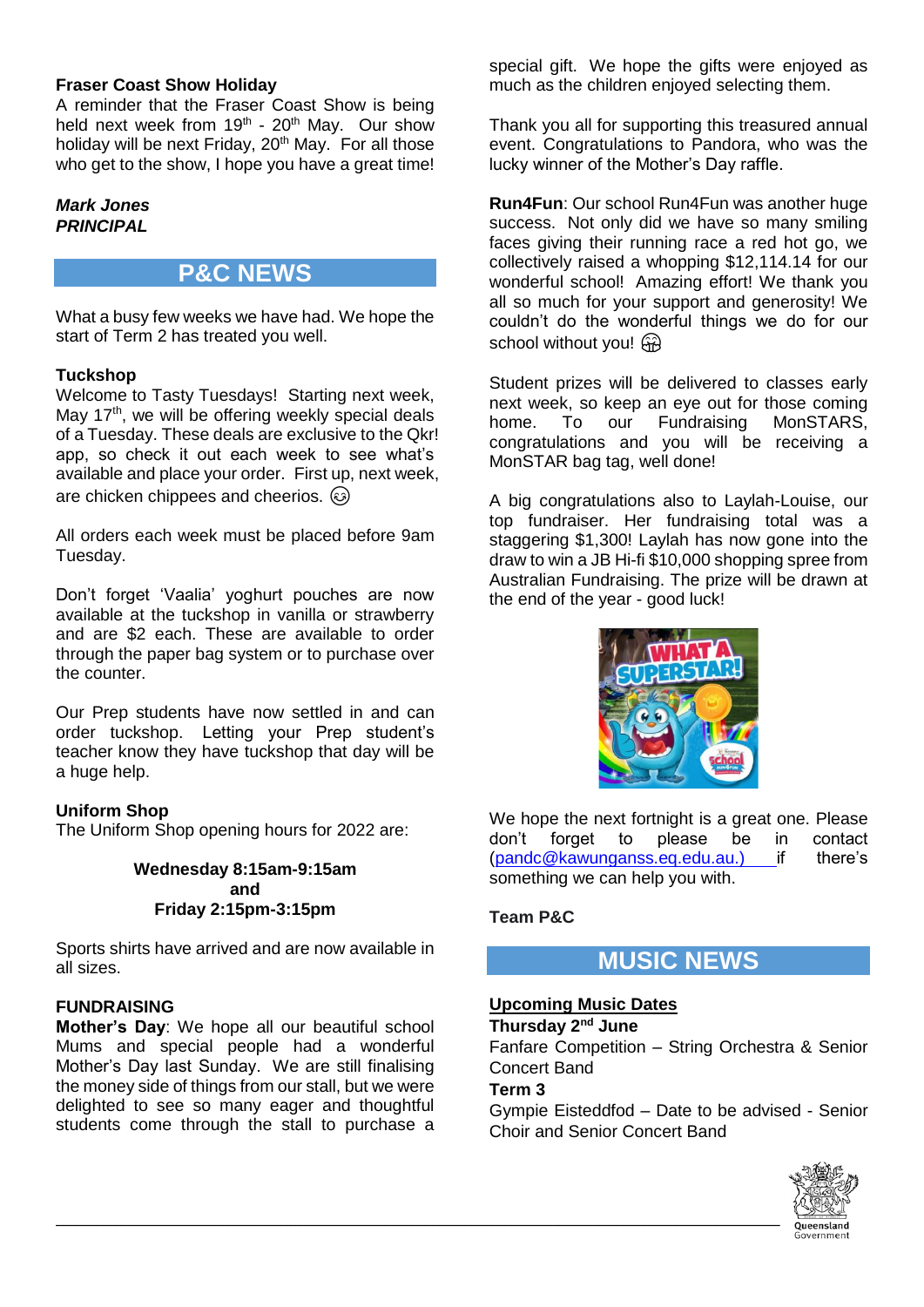#### **Maryborough Eisteddfod**

**Monday 8th August** Night Time Session – Senior Choir

#### **Tuesday 9th August**

Morning Session – Junior Choir

**Tuesday 9th August**

Afternoon Session– Beginner Strings

#### **Wednesday 10th August**

Morning Session – Senior Concert Band & String Orchestra.

## **SCHOOL NEWS**

#### **The Importance of Sleep**

We all know how sleep affects our life. Sleep problems in kids don't just drive parents batty, they also affect children's health and development, including academic performance, growth and even immunity. Sleep problems – which can be medical or behavioural – can affect memory, attention, thinking ability and behaviour.

So what is enough sleep?

- Toddlers need 12 to 14 hours sleep daily
- Primary school kids to get 9 to 11 hours of uninterrupted sleep
- Adolescents need about 8 to 10 hours of uninterrupted sleep.

Research suggests without this sleep, children don't function as well. They're more irritable, aggressive, hyperactive, fidgety, and can't concentrate or remember information, compromising learning, and exhibit delayed response time.

What can we do to establish and maintain healthy sleep patterns

- Give your child an opportunity to have plenty of exercise
- Get into a routine go to bed around the same time every night and wake up at the same time every morning
- Do relaxing activities such as reading, drawing, listening to quiet music in the hour before bed to help wind down.
- Turn off the television (keep TV out of the bedroom), computer, electronic games and other activities in the hour before bed.

**If all else fails see a GP who can refer you/ your child to a medical specialist, sleep physician or** 



**psychologist to investigate why you or your child struggles with sleep.**

#### **Principal's Awards Term 2 Week 2 "Showing Respect for Others"**

| <b>PK</b>      | Mikey, Scarlett   |
|----------------|-------------------|
| <b>PA</b>      | Jax, Matilda      |
| <b>PW</b>      | Ada, Jake         |
| PN             | James, Parker     |
| PG             | Maddie, Aalayah   |
| <b>PrepS</b>   | Makarra, Aarya    |
| 1K             | Harrison, Indie   |
| 1A             | Chloe, James      |
| 1W             | Andrew, Rylan     |
| 1 <sub>U</sub> | Imogen, Malakai   |
| 1 <sub>N</sub> | Koda, Molly       |
| 1/2M           | Kyrie, Paige      |
| 2K             | Lucy, Brayden     |
| 2A             | Joey, Inicka      |
| 2W             | Frankie, Abigail  |
| 2U             | Indie, Amelia     |
| 2N             | Adelaide, Kohen   |
| 3K             | Tahlia, Josephine |
| 3A             | Willow, Cooper    |
| 3W             | Sarah, Chloe      |
| 3U             | Willow, Olly      |
| 3N             | Chloe, Nyxn       |
| 3G             | Briella, Jayden   |
| 3/4S           | Sierra            |
| 4K             | Will, Lacey       |
| 4A             | Lucy, Jaxson      |
| 4W             | Alexander, Jade   |
| 4U             | Layla, Reesha     |
| 4N             | Hayley, Noah      |
| <b>5K</b>      | Eden, Robbie      |
| <b>5A</b>      | Scarlett, Jessica |
| 5W             | Alice, Blaze      |
| 5 <sub>U</sub> | Olivia, Emerson   |
| <b>5N</b>      | Layton, Bentley   |
| 5/6S           | Oliver, Aila      |
| 6K             | Ayva, Tahlia      |
| 6A             | Natasha, Dawson   |
| 6W             | Nathan, Tori      |
| 6U             | Hannah, Ava       |
| 6N             | Lachlan, Emmalee  |

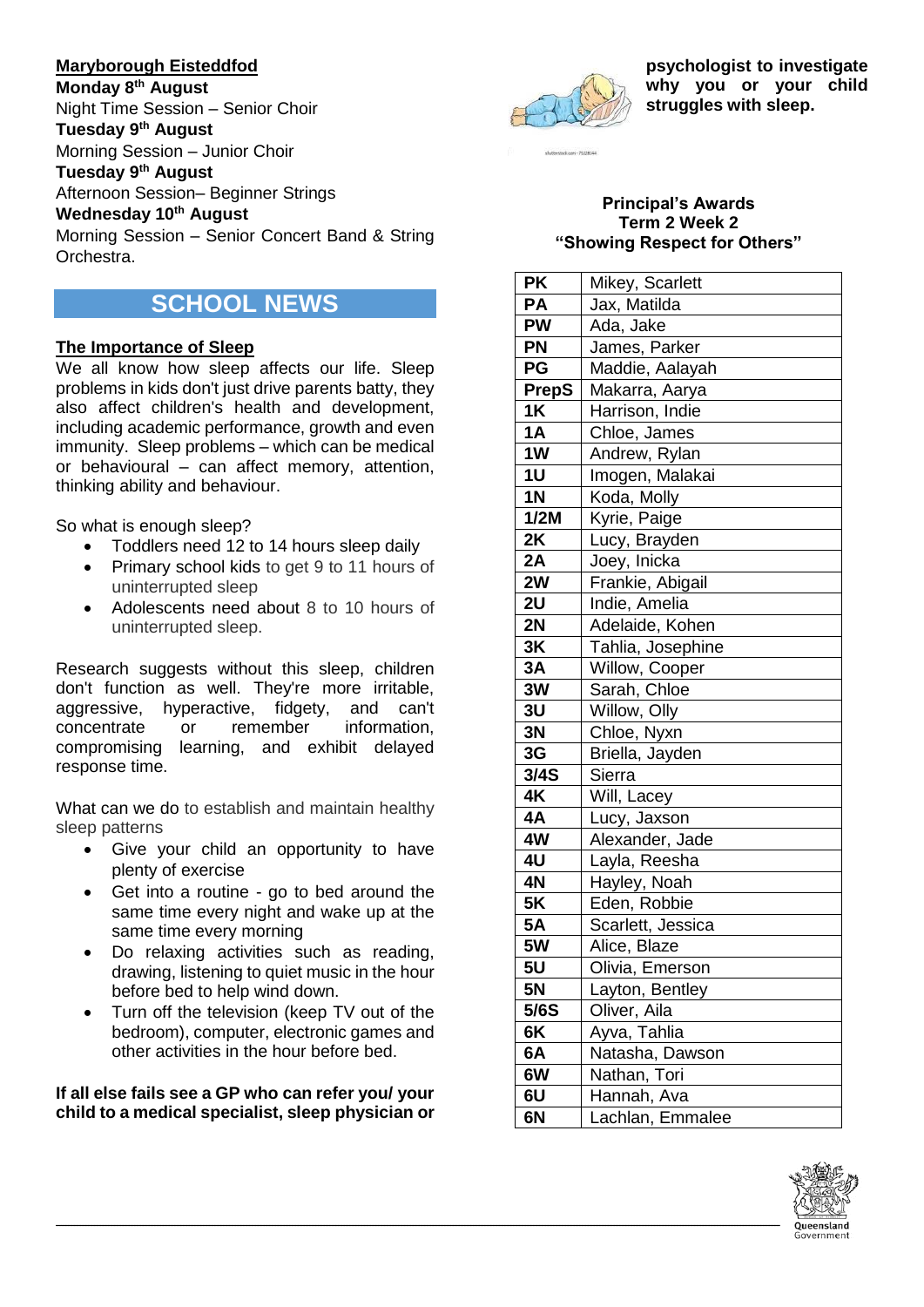# **LIBRARY NEWS**



#### **2022 Premier's reading challenge has begun!!**

Please encourage/assist your participating student to write down all books read on their "Record Form".

Forms must be handed in to classroom teachers on completion or by 26<sup>th</sup> August.

Reading commences - Monday 9th May.

Reading Finishes - Thursday 25th August.

Record forms returned - 9.00am Friday 26th August.

*Prep–Year 2 Read or Experience 20 Books*

*Years 3-4 Read 20 Books*

*Years 5-6 Read 15 Books*

#### **CHAPPY CHAT**



Whilst attending our daughter's graduation last week I realised once again of the huge privilege we have in this country of being able to get a tertiary education and give back to

society. There are so many careers out there some of which I've never even heard of - that we can be a part of to make a difference in this world. Can I encourage you, don't ever take your education for granted?





Today I was able to attend the annual GRIP student Leaders conference in Maryborough although with Sandy Strait State students. Seeing the students work

together with other schools is really special. The students displayed exemplary character and did their schools proud.



I trust that all the NAPLAN students enjoy themselves and learn from the experience. I know it's tough for some, but life isn't about getting everything right, but rather giving things a go.

Our lesson this week from the book **Unselfie.**

#### **Chapter 2**

Empathetic children have a Moral Identity. If we want empathetic children, we must help them define themselves as people who care about and value others. What we say about our children helps define who they are and the type of people they believe themselves to be. Too much praise can make kids *more* self-centred, *more* competitive, and *more* prone to cut others down. Too little encouragement can erode self-esteem. But the right words can help children see themselves as kind, considerate, caring people and want to act in a way that supports that image. (Wow, how many of us need to change the way we speak to our kids?)

Have an awesome week and look after yourselves.

*Chappy M* **Miriam Frangikas School Chaplain**